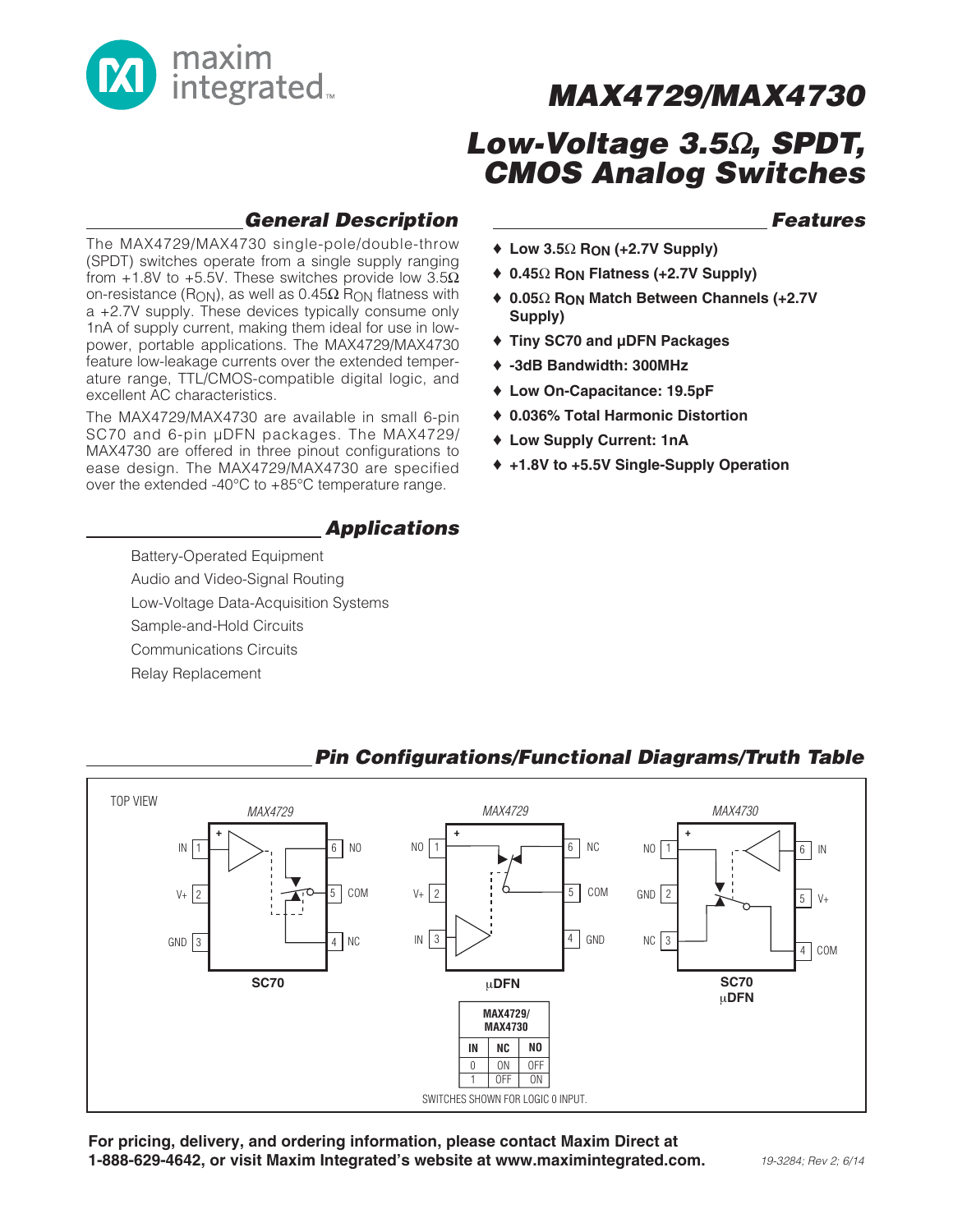#### **ABSOLUTE MAXIMUM RATINGS**

| (All voltages referenced to ground.)  |  |
|---------------------------------------|--|
|                                       |  |
|                                       |  |
| Continuous Current (IN, V+, GND)±30mA |  |
|                                       |  |
| Peak Current COM, NO, NC              |  |
| (Pulsed at 1ms, 10% Duty Cycle)±150mA |  |

| Continuous Power Dissipation $(T_A = +70^{\circ}C)$ |  |
|-----------------------------------------------------|--|
| µDFN (derate 2.1mW/°C above +70°C)168mW             |  |
| SC70 (derate 3.1mW/°C above +70°C)245mW             |  |
| Operating Temperature Range 40°C to +85°C           |  |
|                                                     |  |
|                                                     |  |
| Lead Temperature (soldering, 10s)+300°C             |  |
|                                                     |  |

**Note 1:** Signals on NO, NC, or COM exceeding V+ or GND are clamped by internal diodes. Signals on IN exceeding GND are clamped by an internal diode. Limit forward-diode current to maximum current rating.

Stresses beyond those listed under "Absolute Maximum Ratings" may cause permanent damage to the device. These are stress ratings only, and functional operation of the device at these or any other conditions beyond those indicated in the operational sections of the specifications is not implied. Exposure to absolute maximum rating conditions for extended periods may affect device reliability.

### **ELECTRICAL CHARACTERISTICS**

 $(V+=+2.7V$  to +3.6V,  $V_{\text{H}}=+2.0V$ ,  $V_{\text{L}}=+0.4V$ ,  $T_{\text{A}}=-40^{\circ}\text{C}$  to +85°C, unless otherwise noted. Typical values are at  $T_{\text{A}}=+25^{\circ}\text{C}$ .) (Note 2)

| <b>PARAMETER</b>                               | <b>SYMBOL</b>                              | <b>CONDITIONS</b>                                                                                |                                | <b>MIN</b> | <b>TYP</b> | <b>MAX</b> | <b>UNITS</b> |
|------------------------------------------------|--------------------------------------------|--------------------------------------------------------------------------------------------------|--------------------------------|------------|------------|------------|--------------|
| <b>ANALOG SWITCH</b>                           |                                            |                                                                                                  |                                |            |            |            |              |
| Analog Signal Range                            | VCOM.<br>V <sub>NO</sub> , V <sub>NC</sub> |                                                                                                  |                                | $\Omega$   |            | $V +$      | $\vee$       |
| On-Resistance (Note 6)                         | RON                                        | $V_+ = 2.7V$ , $I_{COM} = 10mA$ ,                                                                | $T_A = +25^{\circ}C$           |            | 3.5        | 5.5        | Ω            |
|                                                |                                            | $V_{NQ}$ or $V_{NC} = 0V$ to $V +$                                                               | $T_A = -40^{\circ}$ C to $+85$ |            |            | 5.7        |              |
|                                                |                                            | $V_+ = 2.7V$ , $l_{COM} = 10mA$ ,<br>$V_{NQ}$ or $V_{NC} = 0.7V$ , 1.2V, 2V                      | $TA = +25^{\circ}C$            |            | 0.05       | 0.15       |              |
| On-Resistance Match<br><b>Between Channels</b> | $\Delta$ RON                               | (MAX4729)                                                                                        | $T_A = -40^{\circ}C$ to $+85$  |            |            | 0.2        | Ω            |
| (Notes 3, 6)                                   |                                            | $V_+ = 2.7V$ , $l_{\text{COM}} = 10 \text{mA}$ ,<br>$V_{NQ}$ or $V_{NC} = 0.7V$ , 1.2V, 2V       | $Ta = +25^{\circ}C$            |            | 0.2        | 0.34       |              |
|                                                |                                            | (MAX4730)                                                                                        | $Ta = -40^{\circ}C$ to $+85$   |            |            | 0.37       |              |
|                                                | RFLAT(ON)                                  | $V_+ = 2.7V$ , $I_{COM} = 10$ mA,<br>$V_{NQ}$ or $V_{NC} = 0.7V$ , 1.2V, 2V<br>(MAX4729)         | $Ta = +25^{\circ}C$            |            | 0.8        | 1.5        | Ω            |
| <b>On-Resistance Flatness</b><br>(Note 4)      |                                            |                                                                                                  | $T_A = -40^{\circ}C$ to $+85$  |            |            | 2.2        |              |
|                                                |                                            | $V_+ = 2.7V$ , $l_{COM} = 10mA$ ,<br>$V_{NQ}$ or $V_{NC} = 0.7V$ , 1.2V, 2V<br>(MAX4730)         | $T_A = +25^{\circ}C$           |            | 0.45       | 0.95       |              |
|                                                |                                            |                                                                                                  | $Ta = -40^{\circ}C$ to $+85$   |            |            | 1.3        |              |
| NO, NC Off-Leakage                             | INO (OFF).                                 | $V_+ = 3.3V$ , $V_{\text{COM}} = 1V$ , 3V,                                                       | $TA = +25^{\circ}C$            | $-2$       | $+0.01$    | $+2$       | nA           |
| Current                                        | INC(OFF)                                   | $V_{\text{NO}}$ or $V_{\text{NC}} = 3V$ , 1V                                                     | $TA = -40^{\circ}C$ to $+85$   | $-3$       |            | $+3$       |              |
| COM On-Leakage Current                         | ICOM (ON)                                  | $V_+ = 3.3V$ , $V_{\text{COM}} = 1V$ or<br>$3V$ , $V_{NQ}$ or $V_{NC} = 1V$ , $3V$ , or<br>float | $T_A = +25^{\circ}C$           | $-3$       | $+0.01$    | $+3$       | nA           |
|                                                |                                            |                                                                                                  | $T_A = -40^{\circ}C$ to $+85$  | $-4$       |            | $+4$       |              |
| <b>DIGITAL INPUTS</b>                          |                                            |                                                                                                  |                                |            |            |            |              |
| Input Logic High                               | <b>V<sub>IH</sub></b>                      |                                                                                                  | $T_A = -40^{\circ}C$ to $+85$  | 2.0        |            |            | $\vee$       |
| Input Logic Low                                | $V_{\parallel}$                            |                                                                                                  | $T_A = -40^{\circ}C$ to $+85$  |            |            | 0.4        | V            |
| Input Leakage Current                          | <b>I</b> IN                                | $V_{IN} = 0V$ or 3.6V                                                                            | $T_A = -40^{\circ}C$ to $+85$  | $-1$       | $+0.005$   | $+1$       | μA           |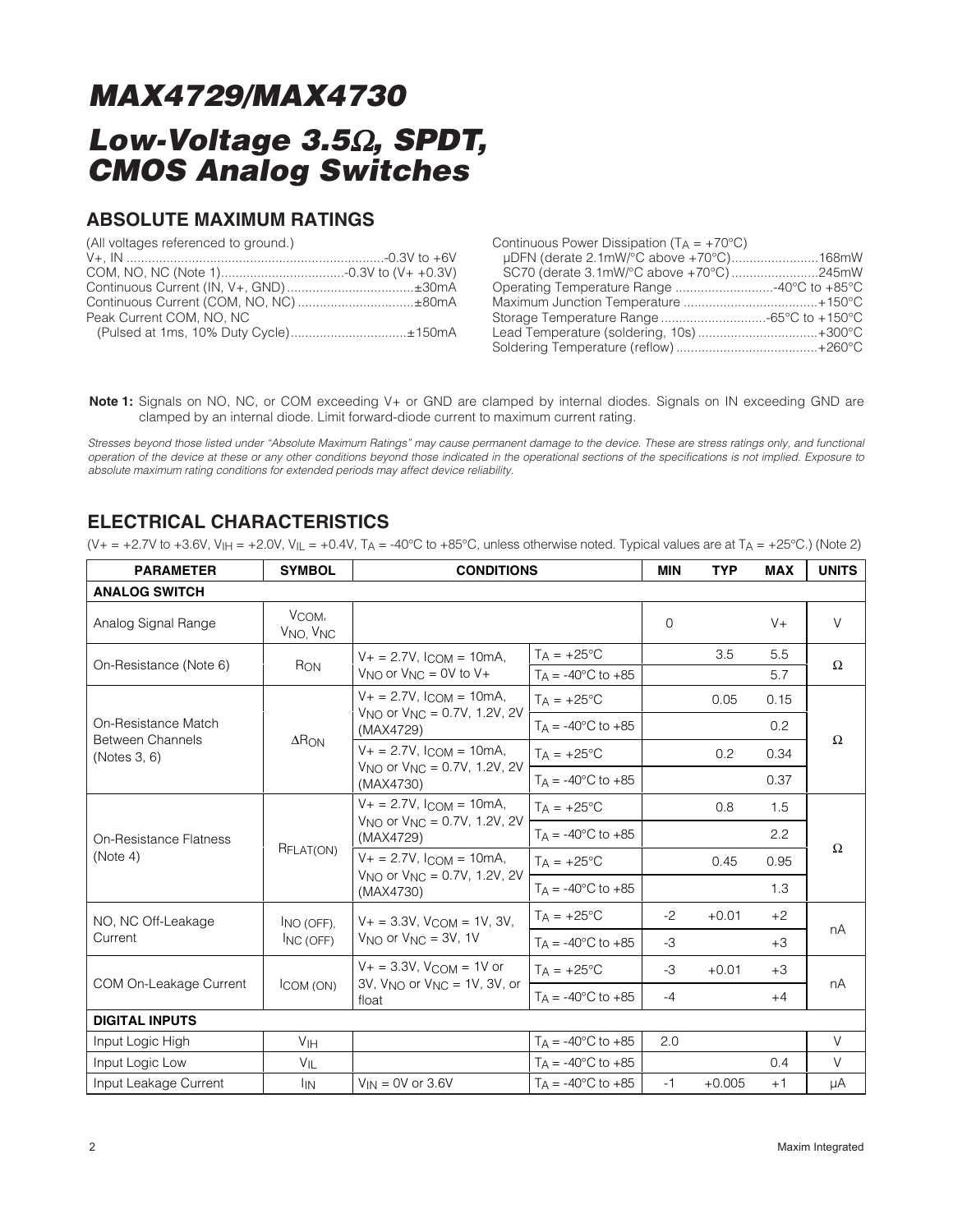### **ELECTRICAL CHARACTERISTICS (continued)**

(V+ = +2.7V to +3.6V, V<sub>IH</sub> = +2.0V, V<sub>IL</sub> = +0.4V, T<sub>A</sub> = -40°C to +85°C, unless otherwise noted. Typical values are at T<sub>A</sub> = +25°C.) (Note 2)

| <b>PARAMETER</b>           | <b>SYMBOL</b>            | <b>CONDITIONS</b><br>Τд                                                                             |                                                | <b>MIN</b>   | <b>TYP</b> | <b>MAX</b> | <b>UNITS</b> |  |
|----------------------------|--------------------------|-----------------------------------------------------------------------------------------------------|------------------------------------------------|--------------|------------|------------|--------------|--|
| <b>DYNAMIC</b>             |                          |                                                                                                     |                                                |              |            |            |              |  |
|                            |                          | $V_{NQ}$ , $V_{NC} = 2V$ , R <sub>1</sub> = 300 $\Omega$ ,                                          | $T_A = +25^{\circ}C$                           |              | 18         | 45         | ns           |  |
| Turn-On Time (Note 5)      | ton                      | $C_L = 35pF$ , Figure 1                                                                             | $T_A = -40^{\circ}C$ to $+85$                  |              |            | 45         |              |  |
| Turn-Off Time (Note 5)     |                          | $V_{\text{NO}}$ , $V_{\text{NC}} = 2V$ , R <sub>L</sub> = 300 $\Omega$ ,                            | $T_A = +25^{\circ}C$                           |              | 10         | 26         |              |  |
|                            | toFF                     | $C_L = 35pF$ , Figure 1                                                                             | $T_A = -40^{\circ}C$ to $+85$                  |              |            | 26         | ns           |  |
| Break-Before-Make (Note 5) |                          | $V_{\text{NO}}$ , $V_{\text{NC}} = 2V$ , R <sub>L</sub> = 300 $\Omega$                              | $T_A = +25^{\circ}C$                           |              | 5          |            | ns           |  |
|                            |                          | $C_{L}$ = 35pF, Figure 1                                                                            | $T_A = -40^{\circ}C$ to $+85$                  | $\mathbf{1}$ |            |            |              |  |
| Charge Injection           | Q                        | $V_{GEN} = 0V$ , R <sub>GEN</sub> = 0, C <sub>L</sub> = 1.0nF, Figure 3                             |                                                |              | 3          |            | рC           |  |
| NO, NC Off-Capacitance     | $CNO(OFF)$ ,<br>CNC(OFF) | $f = 1$ MHz, Figure 4                                                                               |                                                |              | 6.5        |            | рF           |  |
| Switch On-Capacitance      | Con                      | $f = 1$ MHz, Figure 4                                                                               |                                                |              | 19.5       |            | рF           |  |
| Off-Isolation (Note 7)     | <b>V<sub>ISO</sub></b>   | $V_{NO} = V_{NC} = 1V_{RMS}$ , R <sub>L</sub> =<br>$50\Omega$ , C <sub>L</sub> = 5pF, Figure 2      | $f = 1MHz$                                     |              | $-67$      |            | dB           |  |
|                            |                          |                                                                                                     | $f = 10MHz$                                    |              | $-45$      |            |              |  |
| On-Channel Bandwidth -3dB  | <b>BW</b>                |                                                                                                     | Signal = 0dBm, $50\Omega$ in and out, Figure 2 |              | 300        |            | MHz          |  |
| Crosstalk (Note 8)         | V <sub>CT</sub>          | NO or $NC = 1V_{RMS}$ , $C_L =$                                                                     | $f = 1$ MHz                                    |              | $-67$      |            | dB           |  |
|                            |                          | $5pF$ , R <sub>L</sub> = 50 $\Omega$ , Figure 2                                                     | $f = 10$ MHz                                   |              | $-52$      |            |              |  |
| Total Harmonic Distortion  | <b>THD</b>               | $R_L = 600\Omega$ , $V_{NC}$ or $V_{NO} =$<br>$+25^{\circ}$ C<br>$2V_{P-P}$ , f = $20Hz$ to $20kHz$ |                                                |              | 0.035      |            | %            |  |
| <b>POWER SUPPLY</b>        |                          |                                                                                                     |                                                |              |            |            |              |  |
| Power-Supply Range         | $V +$                    |                                                                                                     |                                                | 1.8          |            | 5.5        | $\vee$       |  |
|                            | $ + $                    | $V_+ = 5.5V$ , $V_{IN} = 0V$ or 5.5V                                                                | $T_A = +25^{\circ}C$                           |              | 0.001      |            |              |  |
| Positive Supply Current    |                          |                                                                                                     | $Ta = -40^{\circ}C$ to $+85$                   |              |            | 1          | μA           |  |

**Note 2:** SC70 and µDFN parts are 100% tested at T<sub>A</sub> = +25°C. Limits across the full-temperature range are guaranteed by design and correlation.

**Note 3:** ΔRON = RON(MAX) - RON(MIN).

Note 4: R<sub>ON</sub> flatness is defined as the difference between the maximum and minimum value of on-resistance as measured over the specified analog signal ranges.

**Note 5:** Guaranteed by design.

**Note 6:** µDFN is guaranteed by design.

**Note 7:** Off-Isolation = 20log10 (VO / VI), where VO is  $V_{COM}$  and VI is either  $V_{NC}$  or  $V_{NO}$  from the network analyzer.

**Note 8:** Crosstalk is measured between the two switches.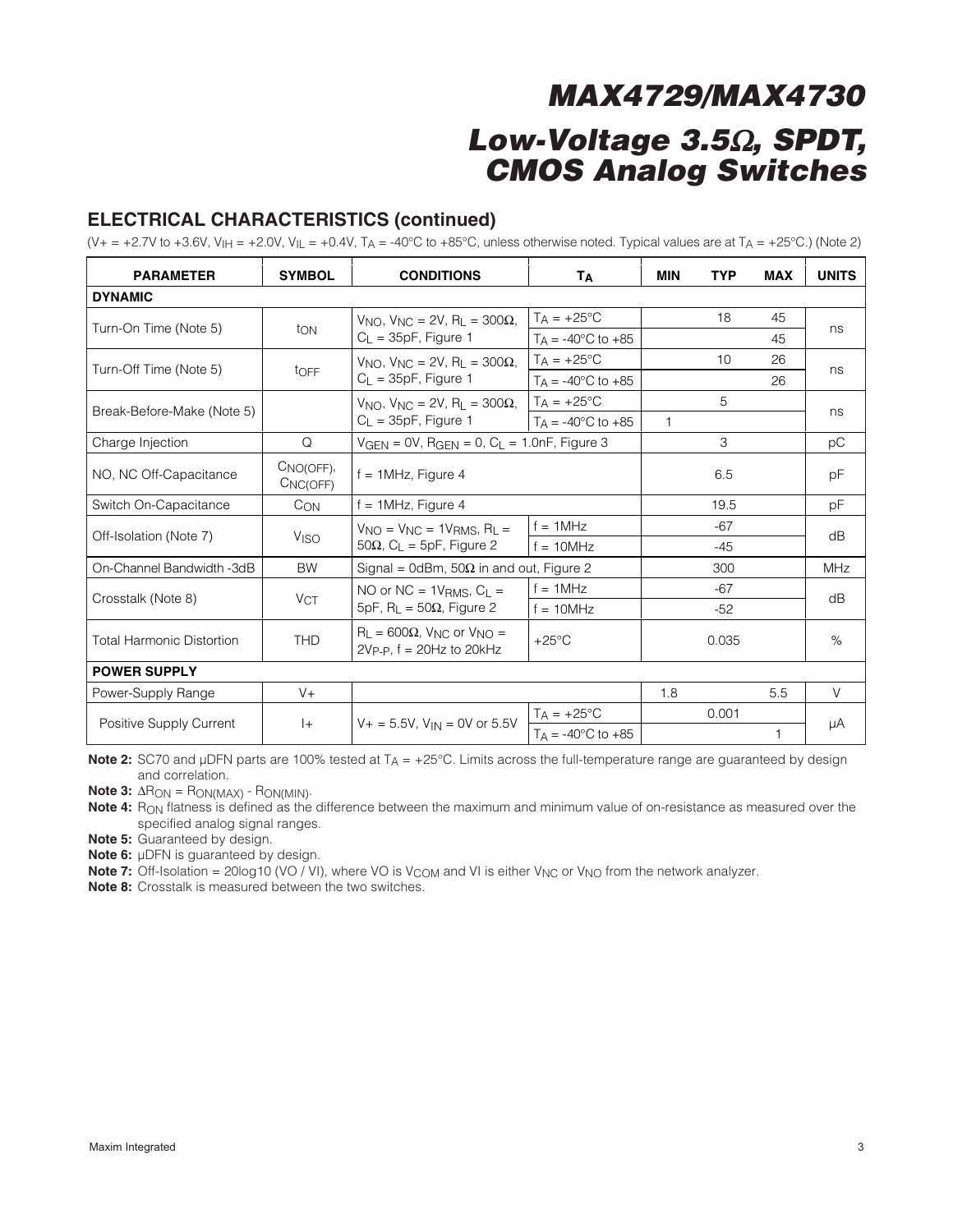### **Typical Operating Characteristics**

 $(T_A = +25^{\circ}C$ , unless otherwise noted.)





**ON-RESISTANCE vs. V<sub>COM</sub>** 







**ON/OFF-LEAKAGE CURRENT vs. TEMPERATURE**













**tON/tOFF vs. SUPPLY VOLTAGE**

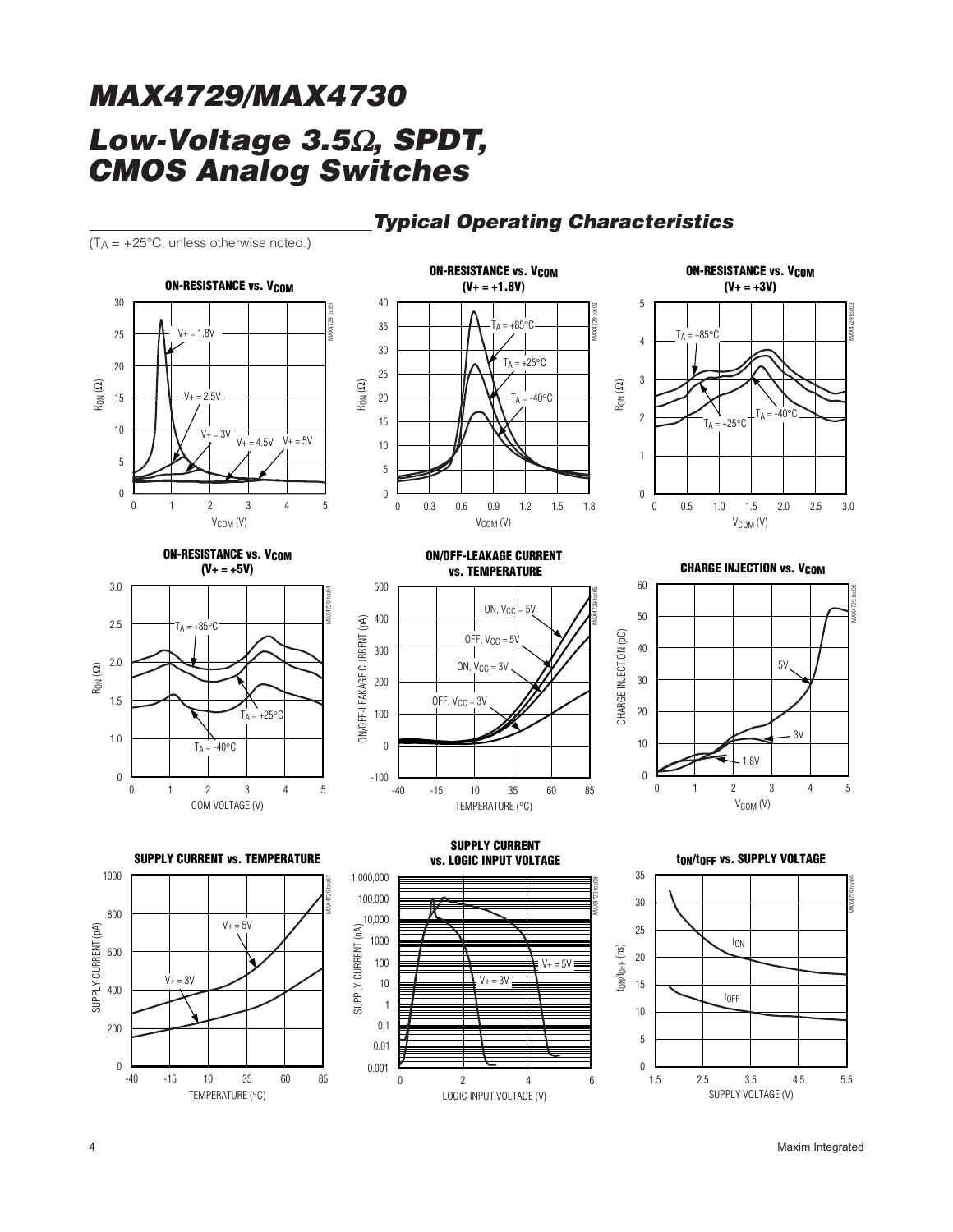

### **Typical Operating Characteristics (continued)**

### **Pin Description**

|             | <b>PIN</b>     |                |             | <b>FUNCTION</b>                        |  |
|-------------|----------------|----------------|-------------|----------------------------------------|--|
|             | <b>MAX4729</b> | <b>MAX4730</b> | <b>NAME</b> |                                        |  |
| <b>SC70</b> | <b>uDFN</b>    | SC70/µDFN      |             |                                        |  |
|             |                | 6              | IN          | Logic-Control Input                    |  |
| ◠           | ◠              | 5              | $V +$       | Positive Supply Voltage                |  |
| З           |                |                | <b>GND</b>  | Ground                                 |  |
|             | 6              | З              | NC.         | Analog Switch Normally Closed Terminal |  |
| 5           | 5              |                | <b>COM</b>  | Analog Switch Common Terminal          |  |
| 6           |                |                | NO          | Analog Switch Normally Open Terminal   |  |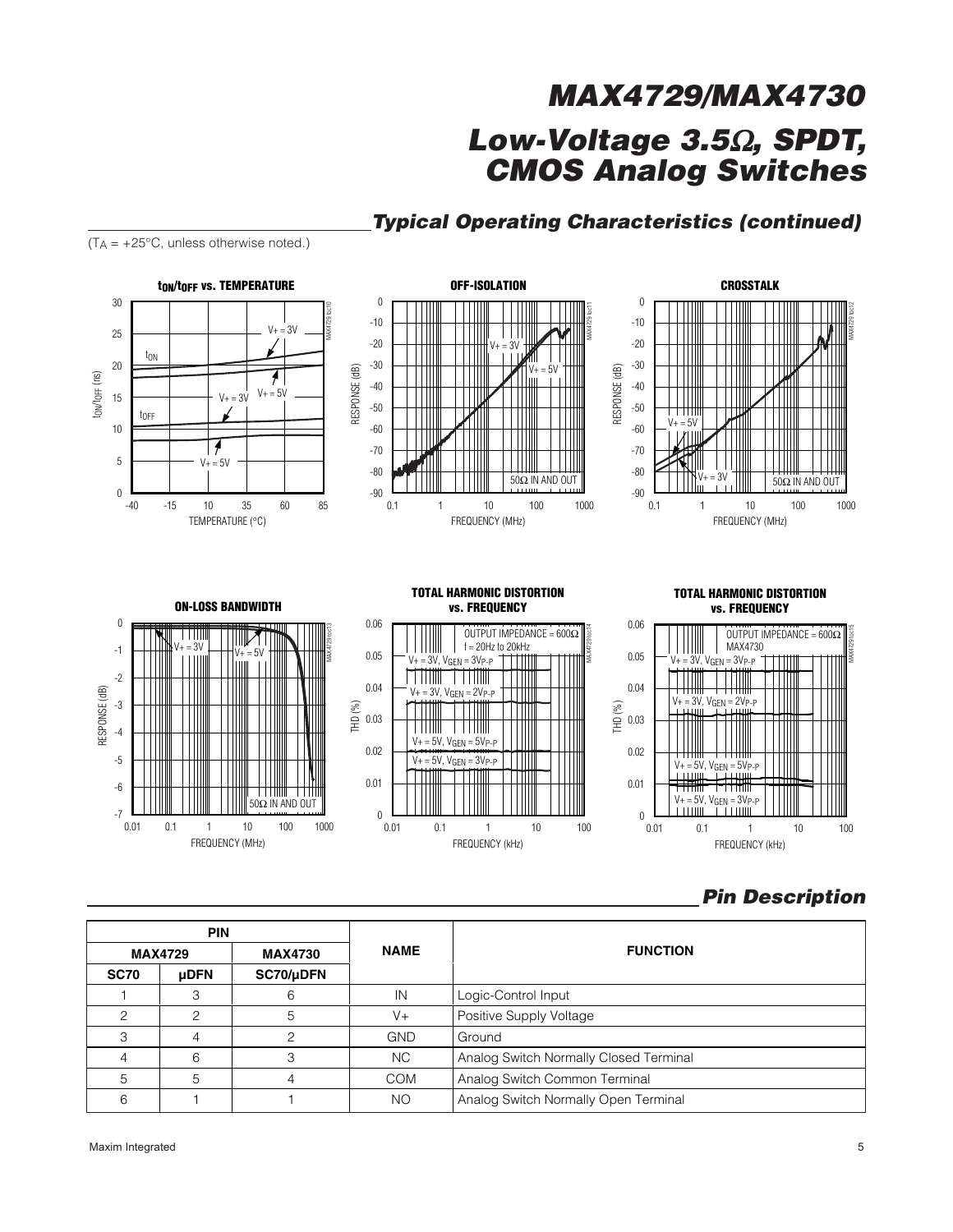### **Detailed Description**

The MAX4729/MAX4730 single-pole/double-throw (SPDT) switches operate from a single supply ranging from +1.8V to +5.5V. These switches provide low  $3.5\Omega$ on-resistance (R<sub>ON</sub>), as well as  $0.45Ω$  R<sub>ON</sub> flatness with a 2.7V supply. These devices typically consume only 1nA of supply current, making them suitable for use in low-power, portable applications. The MAX4729/ MAX4730 feature low-leakage currents over the entire temperature range, TTL/CMOS-compatible digital logic, and excellent AC characteristics.

### **Applications Information**

#### **Digital Control Inputs**

The MAX4729/MAX4730 logic inputs accept up to +5.5V, regardless of supply voltage. For example, with a +3.3V supply, IN can be driven low to GND and high to +5.5V, allowing for mixing of logic levels in a system. With a 2.7V to 3.6V power-supply voltage range, the logic thresholds are set so  $V_{II} = 0.4V$  (max) and  $V_{II} = 2V$  (min).

#### **Power-Supply Sequencing and Overvoltage Protection**

**Caution:** Do not exceed the absolute maximum ratings because stresses beyond the listed ratings can cause permanent damage to the device. Proper power-supply sequencing is recommended for all CMOS devices. Always apply V+ before applying analog signals, especially if the analog signal is not current limited.



Figure 1. Switching Times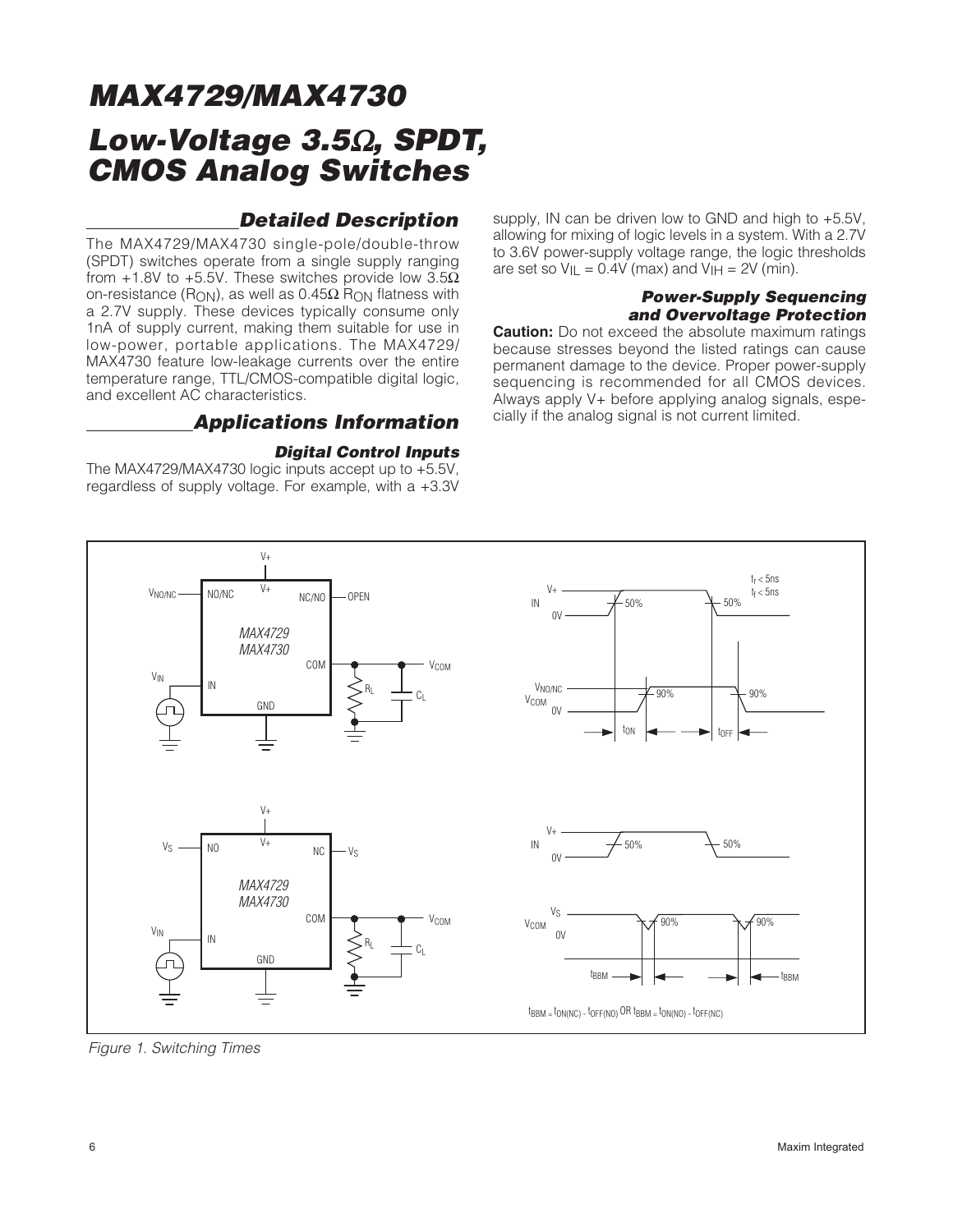

Figure 2. Off-Isolation/On-Loss Bandwidth, Crosstalk



Figure 3. Charge Injection



Figure 4. NO, NC, and COM Capacitance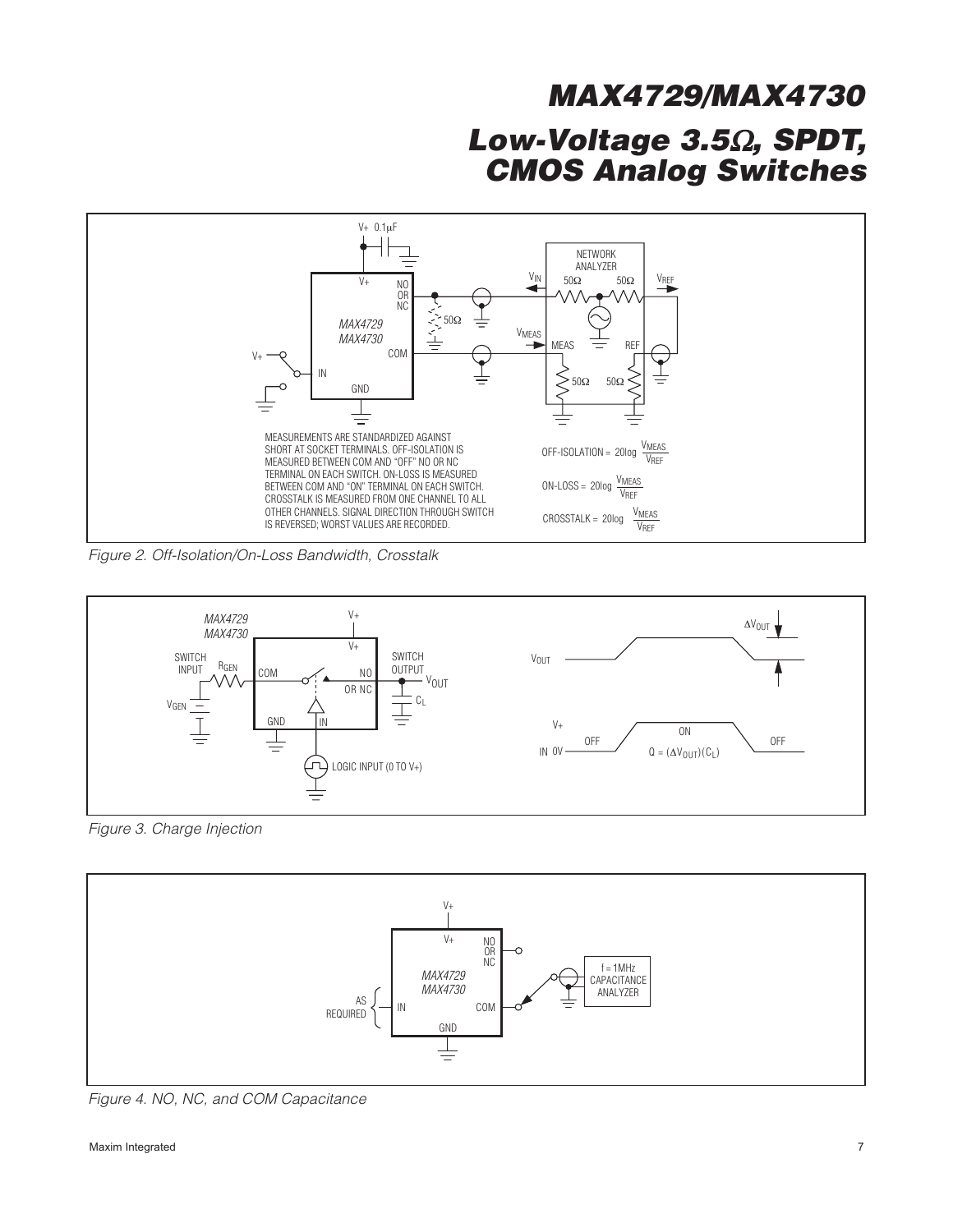### **Chip Information**

PROCESS: CMOS

### **Ordering Information**

| <b>PART</b>         | <b>TEMP RANGE</b>                    | <b>PIN-PACKAGE</b> |
|---------------------|--------------------------------------|--------------------|
| <b>MAX4729EXT+T</b> | -40 $^{\circ}$ C to +85 $^{\circ}$ C | 6 SC70             |
| MAX4729ELT+T        | -40 $^{\circ}$ C to +85 $^{\circ}$ C | 6 µDFN             |
| <b>MAX4730EXT+T</b> | -40 $^{\circ}$ C to +85 $^{\circ}$ C | 6 SC70             |
| MAX4730ELT+T        | $-40^{\circ}$ C to $+85^{\circ}$ C   | 6 µDFN             |

+Denotes lead(Pb)-free/RoHS-compliant package.

### **Package Information**

For the latest package outline information and land patterns (footprints), go to **www.maximintegrated.com/packages**. Note that a "+", "#", or "-" in the package code indicates RoHS status only. Package drawings may show a different suffix character, but the drawing pertains to the package regardless of RoHS status.

| <b>PACKAGE</b><br><b>TYPE</b> | <b>PACKAGE</b><br><b>CODE</b> | <b>OUTLINE</b><br>NO. | <b>LAND</b><br><b>PATTERN NO.</b> |
|-------------------------------|-------------------------------|-----------------------|-----------------------------------|
| 6 SC70                        | $X6SN+1$                      | 21-0077               | 90-0189                           |
| 6 uDFN                        | $L611+1$                      | 21-0147               | 90-0080                           |